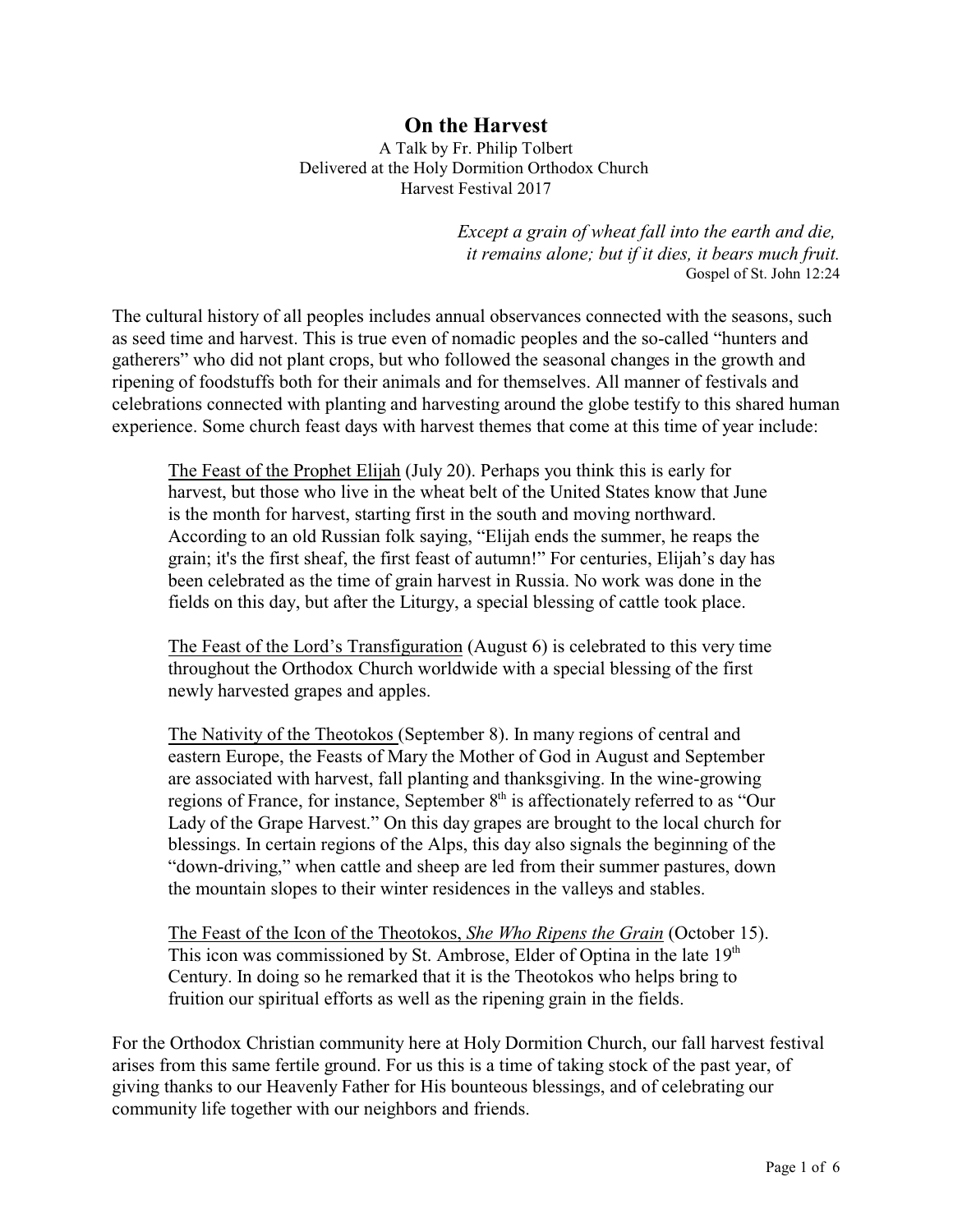All the more fitting then, that we should take a few minutes to reflect upon this common and universal human practice, and to consider it in the light of the spiritual realities which our faith confesses.

It is one of the most profound truths of human existence that spiritual life is "pinned" to the life of the body and to the natural cycles of life on the earth. This truth is manifestly embodied in our Orthodox Christian faith, and yet, it is rarely talked about in these terms.

**\_\_\_\_\_\_\_**

The Lord Jesus Christ Himself pointed to this truth, albeit in a figure, when He said: *"unless a grain of wheat falls into the ground and dies, it remains alone; but if it dies, it produces much fruit."*(John 12:24).

He is, of course, speaking of the spiritual fruit His death upon the Cross will bring for the whole human race. Indeed, this is much more than a simple metaphor; it is an apt and exact description of the process of spiritual life. It is the way in which a human being is brought from bodily death into spiritual life, for, as St. John the Evangelist reports: *"as many as received Him, [that is] to those who believe in His name, to them He gave the power to become children of God."*(John 1:12). And furthermore,*"...that believing you might have life through his name."* (John 20:31).

St. Paul spoke about this quite openly and at length, when he was asked to describe the type of body a human being will have in the Resurrection. It is worth quoting him at length:

*Now someone will say, "How are the dead raised up? And with what body do they come?" Foolish one, what you sow is not made alive unless it dies. And what you sow, you do not sow that body that shall be, but mere grain--perhaps wheat or some other grain. But God gives it a body as He pleases, and to each seed its own body. ... So also is the resurrection of the dead. The body is sown in corruption, it is raised in incorruption. It is sown in dishonor, it is raised in glory. It is sown in weakness, it is raised in power. It is sown a natural body, it is raised a spiritual body. There is a natural body, and there is a spiritual body. And so it is written, "The first man Adam became a living being." The last Adam became a life-giving spirit. However, the spiritual is not first, but the natural [comes first], and afterward the spiritual. The first man was of the earth, made of dust; the second Man is the Lord from heaven. As was the man of dust, so also are those who are made of dust; and as is the heavenly Man, so also are those who are heavenly. As we have borne the image of the man of dust, we shall also bear the image of the heavenly Man. Now this I say, brothers and sisters, that flesh and blood cannot inherit the kingdom of God; nor does corruption inherit incorruption. Behold, I tell you a mystery: We shall not all sleep, but we shall all be changed – in a moment, in the twinkling of an eye, at the last trumpet. For the trumpet will sound, and the dead will be raised incorruptible, and we shall be changed. For this corruptible must put on incorruption, and this mortal must put on immortality. So when this corruptible has put on incorruption, and this mortal has put on immortality, then shall be brought to pass the saying that is written: "Death is swallowed up in victory." "O Death, where is your sting? O Hades,*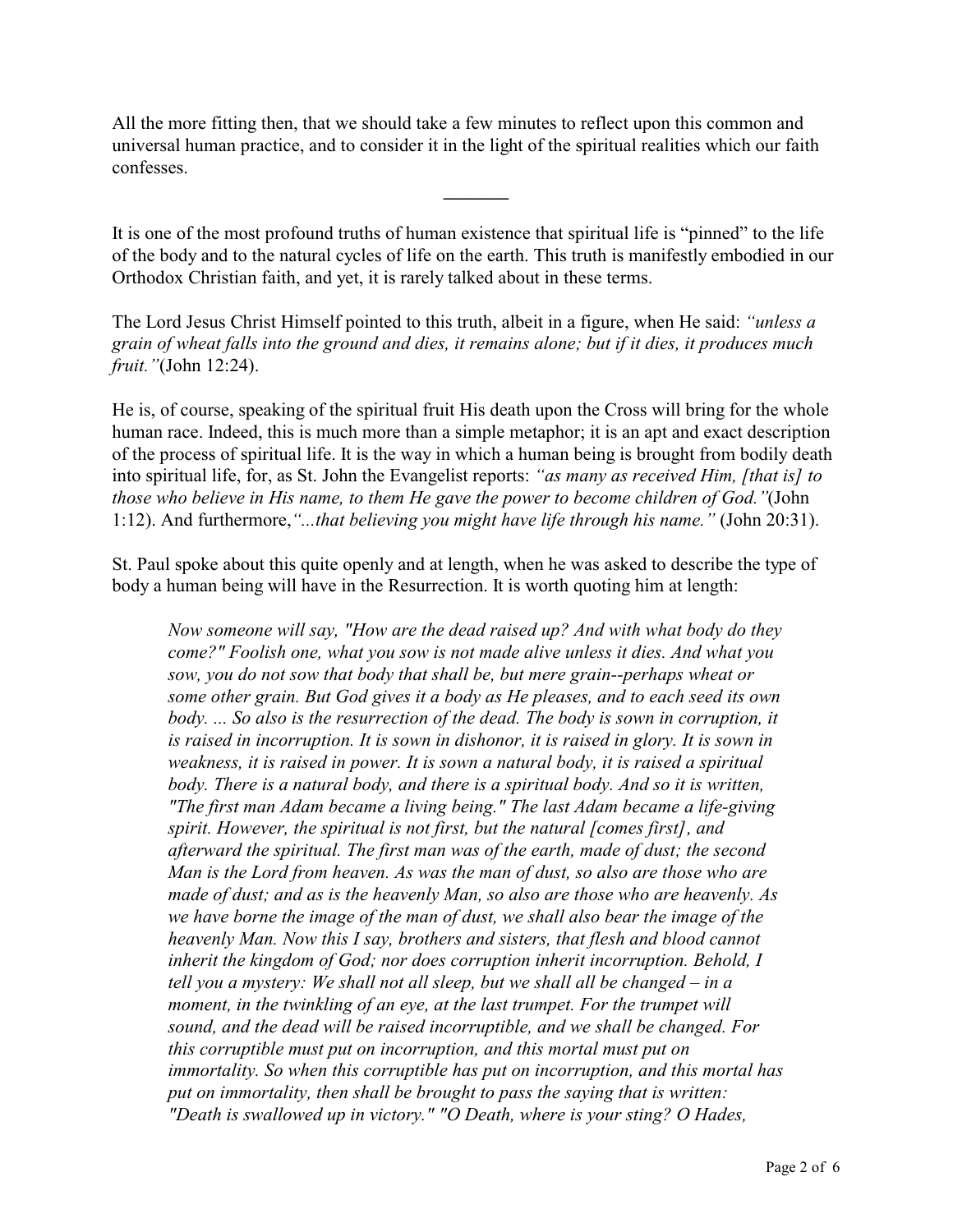*where is your victory?" The sting of death is sin, and the strength of sin is the law. But thanks be to God, who gives us the victory through our Lord Jesus Christ.*  (1 Corinthians 15:35-38, 42-57)

What is the meaning of all this, and how are we to understand it? We are to understand that the first door to life eternal is birth into a life on earth. All who are born on earth are born with the possibility of eternal life. I say "the possibility" because, although eternal life is a gift from God, just as earthly life is a gift from Him (you did not earn it or even ask for it), eternal life does not come automatically to everyone born on earth. It is an option, to use modern terminology. You must choose to exercise your option for eternal life. It is a divine gift, but it must be activated by an act of your human will. What act is that? To believe in the Giver of eternal life and to commit your earthly life to live in accordance with His will for your spiritual flourishing as a genuine and fully human being. There are obvious implications contained in this spiritual teaching and strong motivations to be found here for not denying to others, especially to those not yet born, that most fundamental of all human rights: the right to life.

The Lord chose to speak in parables. He explains why in Matthew 13:10-15. That's worth reading too, but I will leave it for you to read on you own. Many, although not all, of the Lord's parables are couched in agricultural terms. Only yesterday, in the Orthodox lectionary [Friday of the  $17<sup>th</sup>$  Week after Pentecost], we read one such parable that interestingly enough touches upon the topic of harvest:

 $\overline{\phantom{a}}$ 

*And he began to speak unto them by parables. A certain man planted a vineyard, and set an hedge about it, and digged a place for the winevfat, and built a tower, and let it out to husbandmen, and went into a far country. 2 And at the season he sent to the husbandmen a servant, that he might receive from the husbandmen of the fruit of the vineyard. 3 And they caught him, and beat him, and sent him away empty. 4 And again he sent unto them another servant; and at him they cast stones, and wounded him in the head, and sent him away shamefully handled. 5 And again he sent another; and him they killed, and many others; beating some, and killing some. 6 Having yet therefore one son, his wellbeloved, he sent him also last unto them, saying, They will reverence my son. 7 But those husbandmen said among themselves, This is the heir; come, let us kill him, and the inheritance shall be ours. 8 And they took him, and killed him, and cast him out of the vineyard. 9 What shall therefore the lord of the vineyard do? he will come and destroy the husbandmen, and will give the vineyard unto others. 10 And have ye not read this scripture; The stone which the builders rejected is become the head of the corner: 11 This was the Lord's doing, and it is marvelous in our eyes? 12 And they sought to lay hold on him, but feared the people: for they knew that he had spoken the parable against them: and they left him, and went their way.* (Mark 12:1-12) [Cf. Isaiah 5:1-7]

Some might suppose the agricultural element in this parable is an example of the Gospel message being culturally limited to that long ago time and place, and therefore evidence of its inability to speak to the majority of people in our time and culture.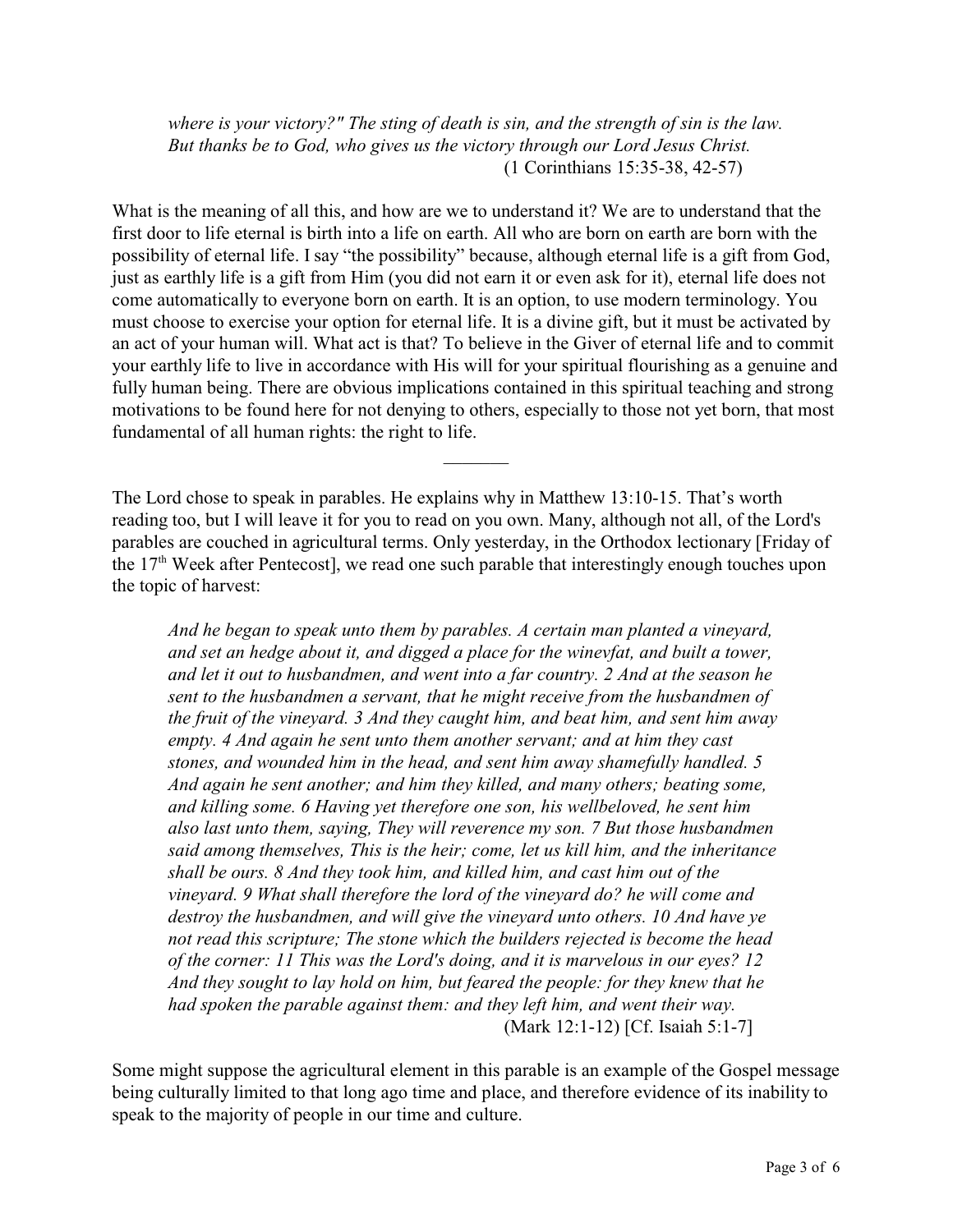There is a hint of truth in that notion – the majority of people alive today live a decidedly non-agricultural lifestyle – but at root the assertion that they cannot understand agricultural imagery is false. It is true only insofar as for a scriptural parable to work – that is, for it to communicate meaning – it must connect with something the hearer can understand merely by virtue of being alive. It begins with something it is possible to know from life upon earth, but a parable doesn't end with a knowledge of this world. The purpose of the parable is to explain something otherworldly, through comparison with earthly things; something which it is not possible for us to know without divine revelation, because it is outside all earthly experience. To speak plainly, the purpose of all parables is to convey an understanding of divine things and of the otherworldly experience of those who live with Christ in the heavenly realm to those of us who are still living within the confines of this earth.

So, while it is possible that a human being living today may know next to nothing about agriculture, a parable based on agricultural images remains valid precisely because the images relate to things of this world of which they are a part, specifically by virtue of things that are innate to human nature and to our experience as created beings. This remains true whether the individual is aware of it or not. Even in cities, people are conceived, born and die; the sun rises and sets; the round of the seasons continues whether we participate in planting and harvesting or merely observe them as a change in the clothing we wear or in the sports we enjoy – winter means skiing; summer means baseball..., and so forth. Pause for a moment and consider. I think you will agree that nearly any human being is able to identify the main ideas presented in these parables, regardless of how indifferent or insensitive that person may be to the natural cycles of planting and harvesting.

Granted, there has been a concerted effort over the past few decades to sever this intuitive connection with nature – take, for instance, the effort to separate sexual acts from procreation that is inherent in the arguments promoting modern birth control methods and gender identity politics – but the connection is there nevertheless. I regret to say that yet once again we must leave a provocative aspect of our subject until another day and instead continue to contemplate the central element of today's harvest theme; namely, our human nature's connection with the created order of this world.

In a very real sense, this connection may be seen as the framework on which the whole of the Scriptural narrative hangs. It is, as the saying goes, "a red thread" that runs through all of the Divine Scriptures, from beginning to end, from Genesis to the Apocalypse.

*And God said, Let us make man in our image, after our likeness: and let them have dominion over the fish of the sea, and over the fowl of the air, and over the cattle, and over all the earth, and over every creeping thing that creeps upon the earth. So God created man in his own image, in the image of God created he him; male and female created he them. And God blessed them, and God said unto them, Be fruitful, and multiply, and replenish the earth, and subdue it: and have dominion over the fish of the sea, and over the fowl of the air, and over every living thing that moves upon the earth.* (Gen. 1:26-28)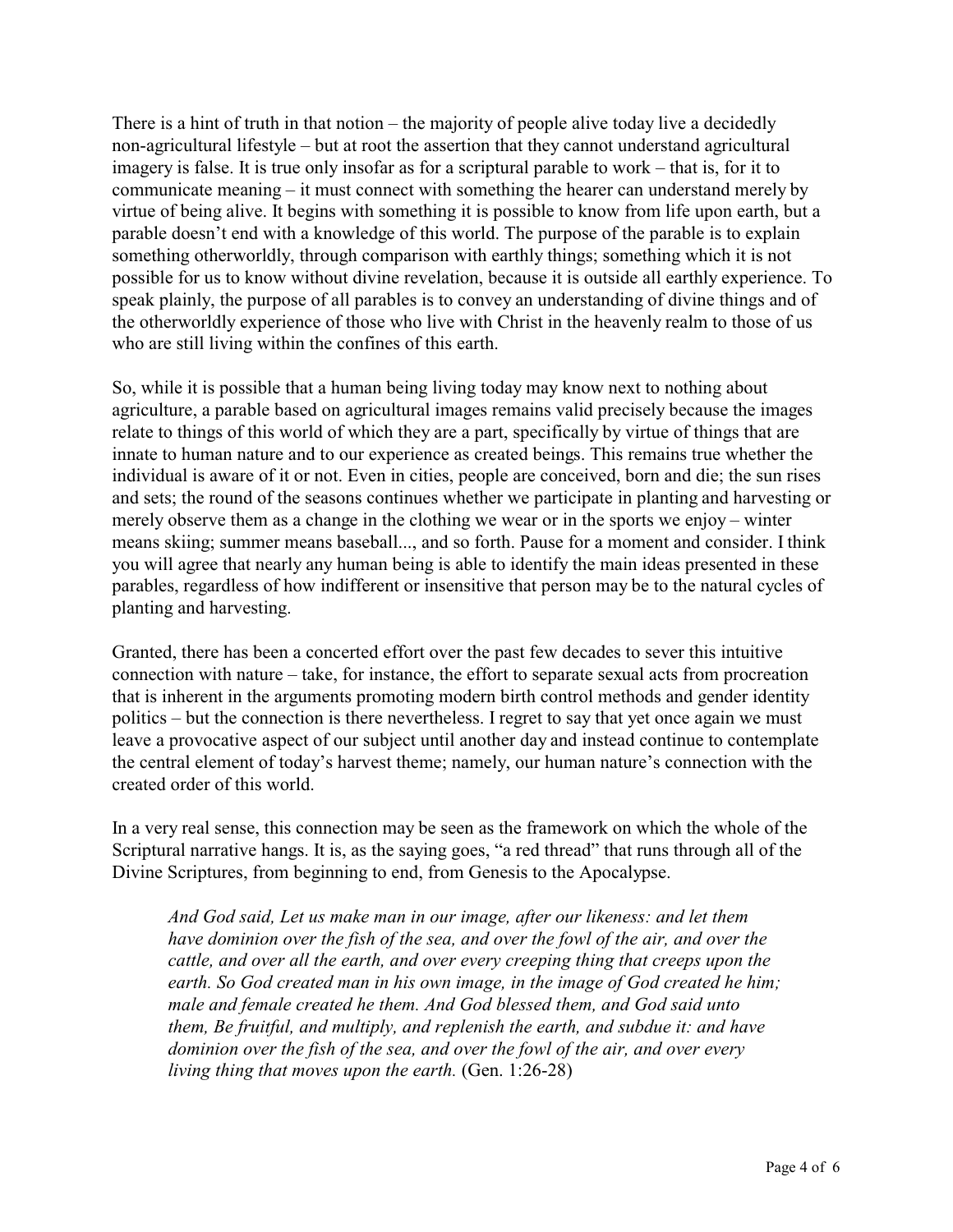Here we see, not only the creation of the first human beings, but also hear the first command addressed to mankind:*"Be fruitful [bear fruit; grow] and multiply [become great; increase] replenish [fill; consecrate] and subdue [walk upon; tame] the earth ... have dominion over [rule over; teach] all living things."* (v. 28)

This passage contains a provocative mixture of themes crying out for further study. Yet, despite this richness, not to be satisfied with a single description of the creation of human beings and of our first vocation, the writer of Genesis goes on to provide a second account:

*And the LORD God formed man of the dust of the ground, and breathed into his nostrils the breath of life; and man became a living soul. And the LORD God planted a garden eastward in Eden; and there he put the man whom he had formed. And out of the ground made the LORD God to grow every tree that is pleasant to the sight, and good for food; the tree of life also in the midst of the garden, and the tree of knowledge of good and evil. And a river went out of Eden to water the garden; and there it divided, and became four rivers.* (Gen. 2:7-10)

*... And the LORD God took the man, and put him into the garden of Eden to dress it and to keep it. And the LORD God commanded the man, saying, Of every tree of the garden thou may freely eat: But of the tree of the knowledge of good and evil, thou shalt not eat of it: for in the day that thou eat thereof thou shalt surely die.*  (Gen. 2:15-17)

Thus we see that Adam's original vocation is "tending the garden" (Gen. 2:15), and we also hear a new commandment, this one expressed as a prohibition, the violation of which brings with it a dire consequence. Unfortunately, the very next chapter brings news of a very nasty event: Adam and Eve did not properly fulfill their vocation and violated the prohibition, thus invoking the consequence upon themselves and upon all their descendants even to this day.

*And unto Adam [the Lord] said, Because thou hast hearkened unto the voice of thy wife, and hast eaten of the tree, of which I commanded thee, saying, Thou shalt not eat of it: cursed is the ground for thy sake; in sorrow shalt thou eat of it all the days of thy life; 18 Thorns also and thistles shall it bring forth to thee; and thou shalt eat the herb of the field; 19 In the sweat of thy face shalt thou eat bread, till thou return unto the ground; for out of it wast thou taken: for dust thou art, and unto dust shalt thou return. ... 23 Therefore the LORD God sent him forth from the garden of Eden, to till the ground from whence he was taken. 24 So he drove out the man; and he placed at the east of the garden of Eden Cherubims, and a flaming sword which turned every way, to keep the way of the tree of life.*  (Genesis 3:17-19, 23-24)

Adam's original vocation now becomes the original penance. It is the same vocation before and after their disobedience, but with a key distinction. Before, when they were in communion with God, they did not know it as labor; afterwards, having broken that communion, they are to have new experiences: hard labor, sweating, pain, disappointment in their husbandry of the earth, and worst of all among these new experiences, this strange and frightening thing called death.